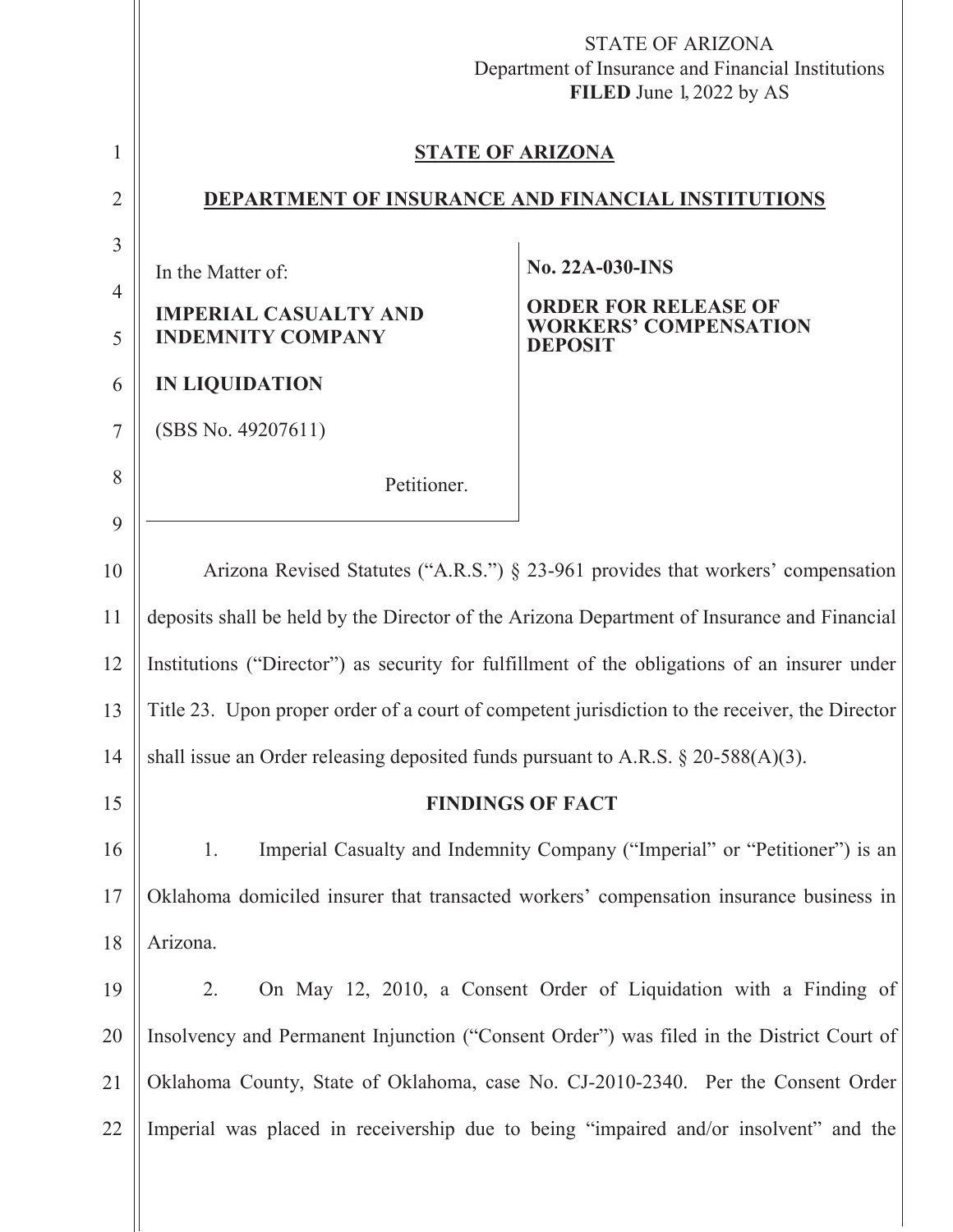1 2 Commissioner of the Oklahoma Insurance Department was hereby appointed Receiver of Imperial.

3 4 5 6 3. Imperial placed a workers' compensation deposit ("WC Deposit") pursuant to A.R.S. § 23-961 with the Arizona Department of Insurance and Financial Institutions ("Department") held through the Arizona State Treasurer, currently in the approximate amount of \$ 140,975.09.

7 8 9 10 11 4. On December 31, 2021, the Department entered into a Special Deposit Release Agreement with Petitioner for the purpose of releasing the special deposit proceeds; paying the claims of the Arizona Property and Casualty Insurance Guaranty Fund and the Special Fund of the Industrial Commission of Arizona; paying the Department's administrative expenses; and turning over the remaining balance to the Liquidator.

12 13 14 5. On April 29, 2022, the District Court of Oklahoma County, State of Oklahoma entered an order granting receiver's application for approval of the Special Deposit Release Agreement.

15

## **CONCLUSIONS OF LAW**

16 17 6. Petitioner is entitled to the release of the WC Deposit pursuant to A.R.S. § 20- 588(A)(3).

18 19 7. The Director has no personal liability for the release of the WC Deposit made in good faith as provided in A.R.S. § 20-588(B).

- 20
- 21
- 22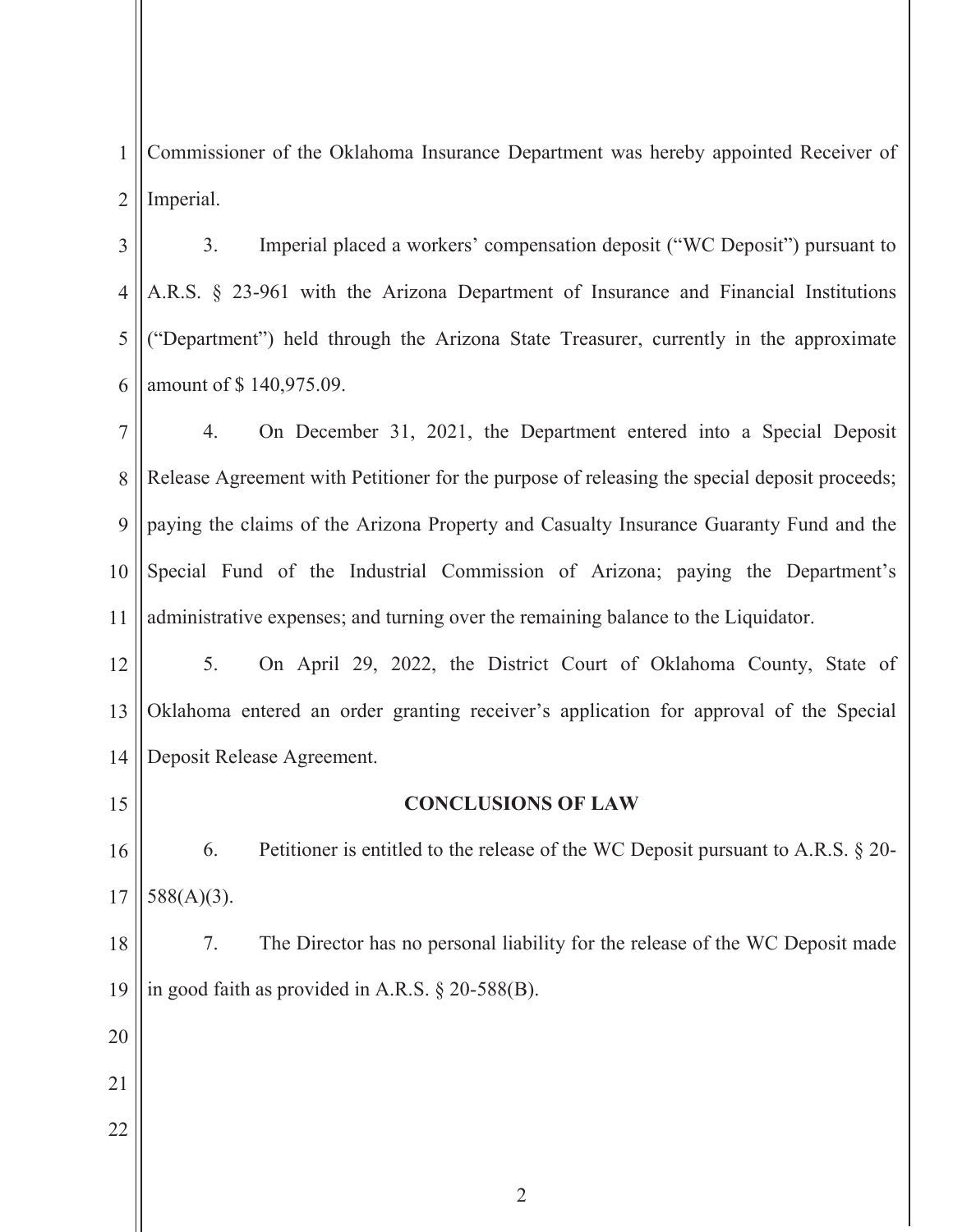| 1              |                                                                                            |  |
|----------------|--------------------------------------------------------------------------------------------|--|
| $\overline{2}$ | <b>ORDER</b>                                                                               |  |
| 3              | THEREFORE IT IS ORDERED that the WC Deposit in the approximate amount of                   |  |
| $\overline{4}$ | \$140,975.09 shall be released and distributed pursuant to the instructions in the Arizona |  |
| 5              | Special Deposit Release Agreement.                                                         |  |
| 6              | Effective this 1 <sup>st</sup> day of June, 2022.                                          |  |
| 7              | Evan Il Dani                                                                               |  |
| 8              | Evan G. Daniels, Director<br>Arizona Department of Insurance and Financial Institutions    |  |
| 9              |                                                                                            |  |
| 10             |                                                                                            |  |
| 11             |                                                                                            |  |
| 12             |                                                                                            |  |
| 13             |                                                                                            |  |
| 14             |                                                                                            |  |
| 15             |                                                                                            |  |
| 16             |                                                                                            |  |
| 17             |                                                                                            |  |
| 18             |                                                                                            |  |
| 19             |                                                                                            |  |
| 20             |                                                                                            |  |
| 21             |                                                                                            |  |
| 22             |                                                                                            |  |
|                | $\overline{3}$                                                                             |  |